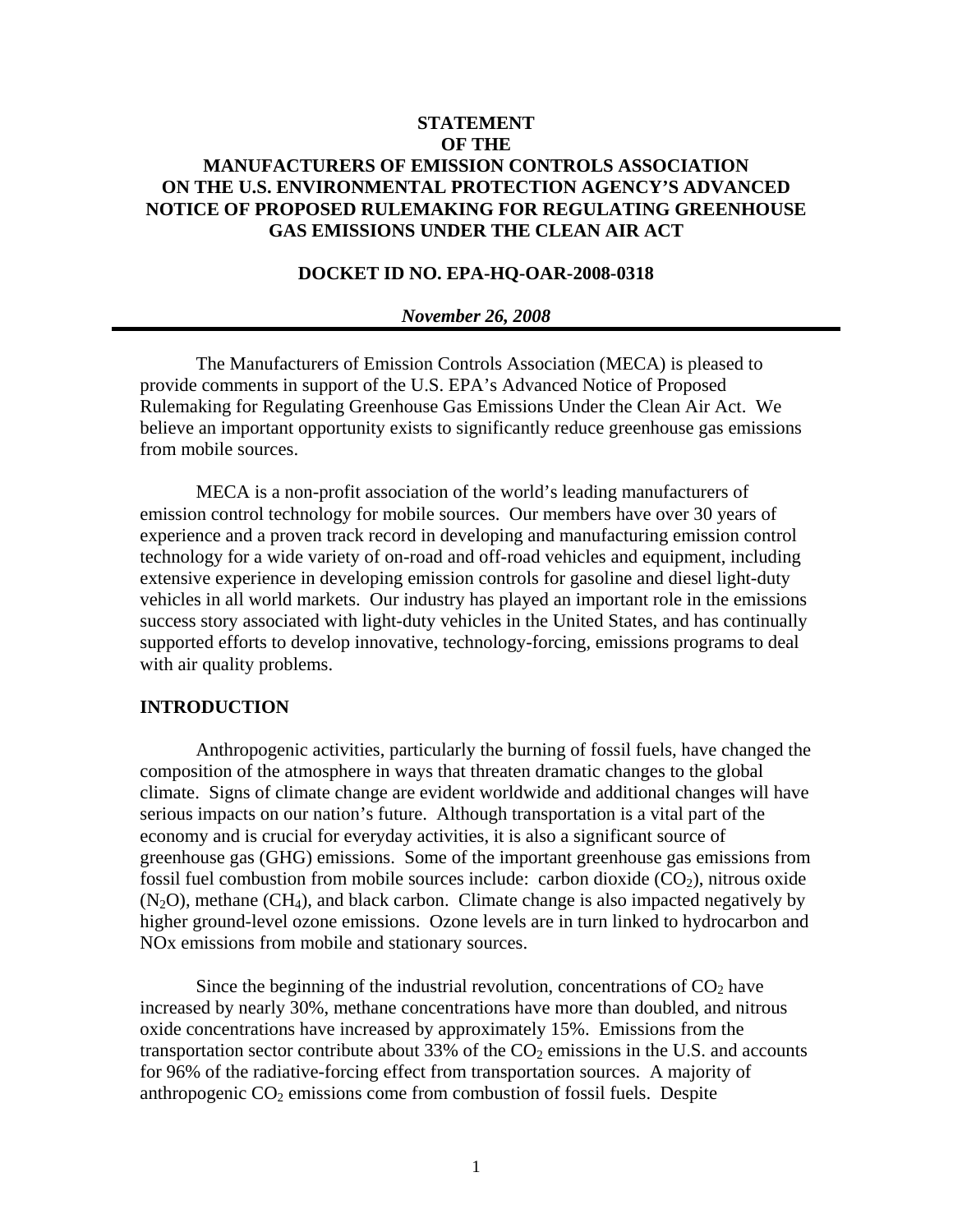improvements in vehicle engine efficiency, transportation energy use is expected to grow by 48% between 2003 and 2025. As such, controlling greenhouse gas emissions from the transportation sector is essential to the overall efforts to alleviate long-term impacts on the climate.

There are a large set of technologies that can significantly reduce, either directly or indirectly, mobile source emissions of  $CO<sub>2</sub>$ , N<sub>2</sub>O (as well as other NO<sub>x</sub> emissions), CH4, and black carbon. Our comments focus on available exhaust emission control technologies and the impacts these technologies can have on greenhouse gas emissions. In addition, our comments address a number of issues raised by EPA in their Advanced Notice of Proposed Rulemaking with respect to mobile sources and greenhouse gas emissions.

# **AVAILABLE TECHNOLOGIES TO REDUCE MOBILE SOURCE GHG EMISSIONS**

### **Carbon Dioxide (CO<sub>2</sub>)**

As the largest source of U.S. greenhouse gas emission,  $CO<sub>2</sub>$  from fossil fuel combustion has accounted for approximately 79% of global warming potential (GWP) weighted emissions since 1990, growing slowly from 77% of total GWP-weighted emissions in 1990 to 80% in 2006. Of the total, transportation activities accounted for 33% of  $CO<sub>2</sub>$  emissions from fossil fuel combustion in 2006. The overall rise in U.S. GHG emissions primarily reflects increased emissions of  $CO<sub>2</sub>$  as a result of increasing fossil fuel combustion. Over 60% of the  $CO<sub>2</sub>$  emissions resulted from gasoline consumption for personal vehicle use and the remaining emissions came from other transportation activities, including combustion of diesel fuel in heavy-duty vehicles. In 2003, about 81% of transportation GHG emissions in the U.S. came from on-road vehicles, with light-duty vehicles accounting for 62% of total transportation emissions. Heavy-duty vehicles were responsible for 19% of total transportation emissions and nonroad vehicles accounted for 16% of all transportation GHG emissions in 2003. There are a large set of technology combinations that are available to reduce greenhouse gas emissions from passenger vehicles and light-duty trucks, including fuel efficient, state-ofthe-art and future advanced gasoline and diesel powertrains.

Implicit in federal and state greenhouse emission analyses is the ability of these advanced powertrain options to meet the applicable criteria pollutant emission standards, such as CO, NOx, and non-methane organic gases (NMOG). All of these advanced, light-duty powertrain options combined with the appropriately designed and optimized emission control technologies can meet all current and future federal and state criteria emission requirements. In this manner, advanced emission controls for criteria pollutants enable advanced powertrains to also be viable options for reducing greenhouse gas emissions. A range of powertrain technologies, including engine turbochargers, exhaust gas recirculation systems, advanced fuel systems, variable valve actuation technology, advanced transmissions, hybrid powertrain components, and powertrain control modules that can be applied to both light-duty gasoline and diesel powertrains to help improve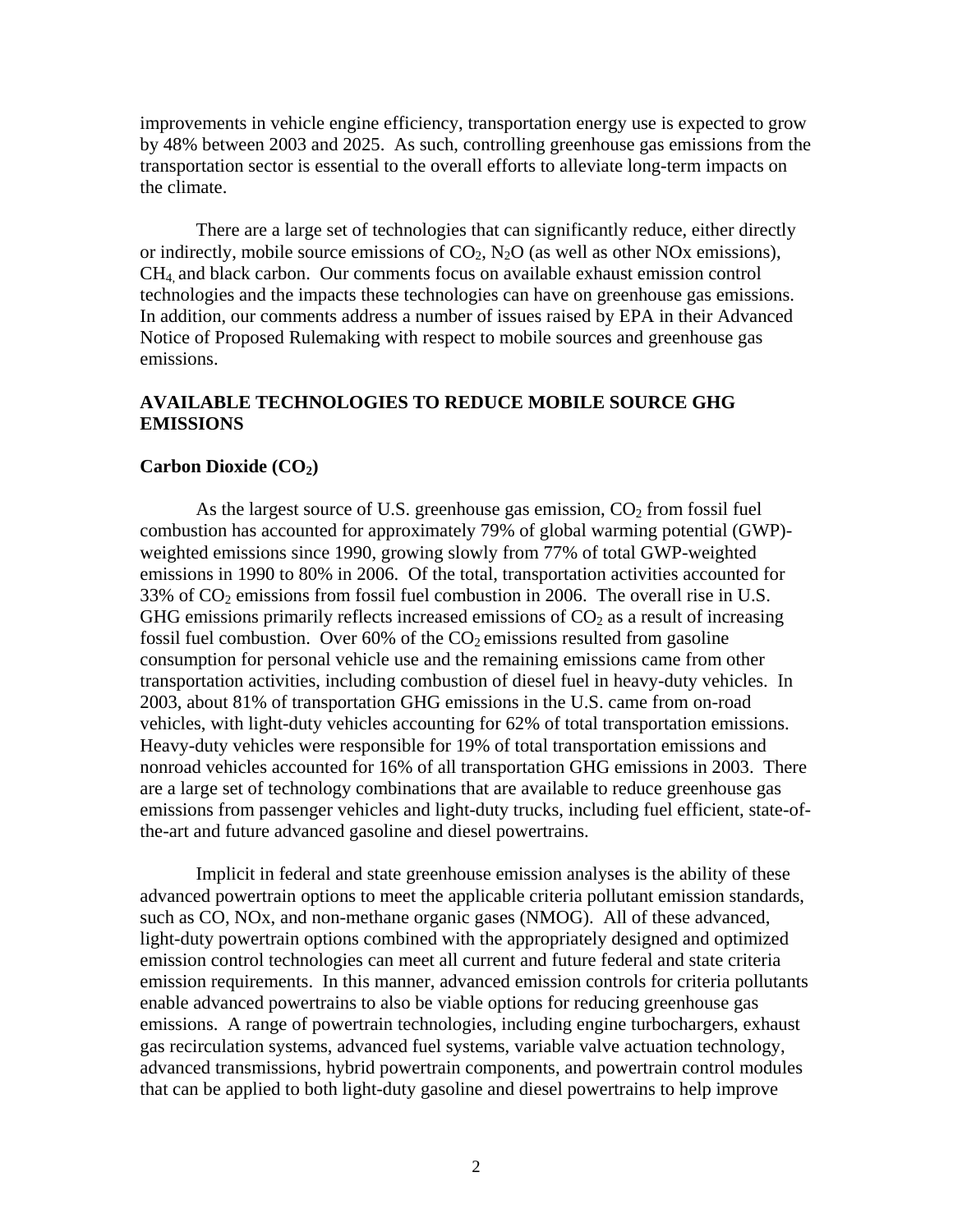overall vehicle efficiencies, reduce fuel consumption, both of which can result in lower  $CO<sub>2</sub>$  exhaust emissions. In many cases, the application and optimization of advanced emission control technologies on advanced powertrains can be achieved with minimal impacts on overall fuel consumption.

 Light-duty diesel powertrains will see increased interest in North America because of their high fuel efficiency and relatively lower greenhouse gas emissions compared to gasoline engines (on the order of 20-40% higher fuel efficiency and 10-20% lower  $CO<sub>2</sub>$  emissions for diesel engines compared to comparable gasoline engines). Advanced emission controls for controlling diesel particulate emissions and NOx emissions from diesel engines allow light-duty diesel engines to achieve comparable criteria pollutant emission levels to gasoline engines.

Significant criteria emission reductions from diesel vehicles can be achieved through the use of several technologies, including:

## *Diesel Particulate Filters (DPFs)*

Diesel particulate filters (DPFs) remove particulate matter in diesel exhaust by filtering exhaust from the engine. DPFs can achieve up to, and in some cases, greater than, 90% reduction in diesel particulate matter (PM). The basis for the design of wallflow particulate filters is a ceramic honeycomb structure with alternate channels plugged at opposite ends. As the gases pass into the open end of a channel, the plug at the opposite end forces the gases through the porous wall of the honeycomb channel and out through the neighboring channel. The porous wall and the filter cake of particulate matter that forms within and on the surface of the wall serve as the filter media for particulates. Since the filter can fill up over time by developing a layer of retained particles on the inside surface of the porous wall, the accumulated particles must be burned off or removed to regenerate the filter. This regeneration process can be accomplished with a variety of methods including both active strategies that rely on generating external sources of heat (e.g., fuel burners, fuel dosing strategies that utilize fuel combustion over a catalyst, electrical elements, intake air throttling) and passive strategies that utilize catalysts that are displayed directly on the filter element or upstream of the filter.

In addition to wall-flow ceramic particulate filters, exhaust filters are also available based on metal substrates that utilize sintered metal filtering elements and tortuous flow paths for directing the particulate-containing exhaust gases through the sintered filter element.

To date, more than five million DPFs have been installed on light-duty diesel vehicles operating in Europe. New "clean diesel" light-duty models that are already available in the U.S. or will be introduced in the coming years will be equipped with DPFs to meet EPA or ARB emission standards for diesel PM. Nearly all new heavy-duty diesel engines starting with the 2007 model year in the U.S. are equipped with diesel particulate filters to comply with EPA emission standards for diesel PM.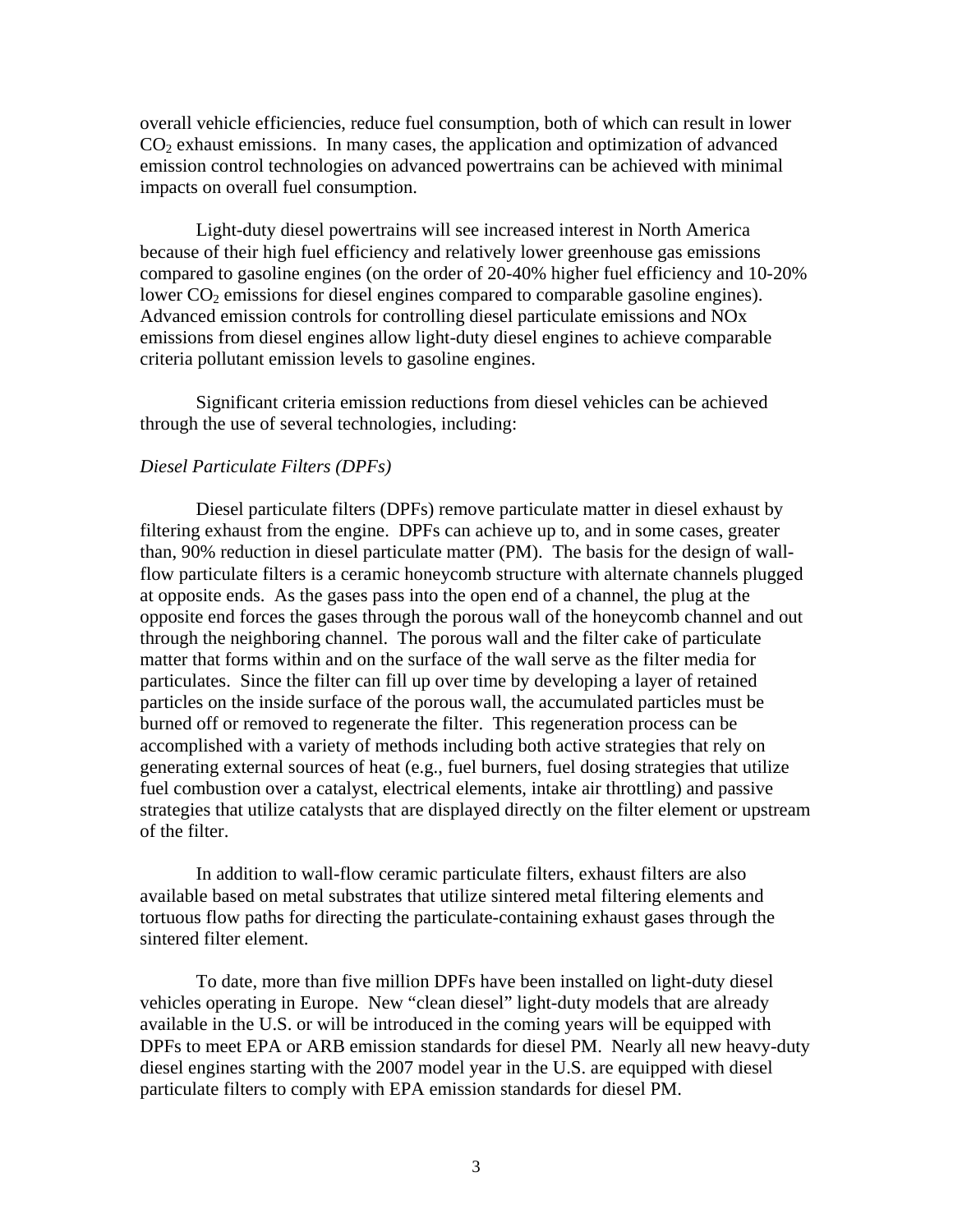# *Selective Catalytic Reduction (SCR) and Lean NOx Adsorber Catalysts for Diesel Engines*

Selective catalytic reduction (SCR), lean NOx adsorber catalysts, and combinations of these two technologies can be used to significantly reduce NOx emissions from diesel vehicles. SCR system uses a chemical reductant, usually urea solution, to convert nitrogen oxides to molecular nitrogen and oxygen-rich exhaust streams like those encountered with diesel engines. Upon thermal decomposition in the exhaust, urea decomposes to ammonia which serves as the reductant. As exhaust and reductant pass over the SCR catalyst, chemical reactions occur that reduce NOx emissions to nitrogen and water.

Lean NOx adsorber catalysts have characteristics similar to the catalytic converters used on gasoline, stoichiometric engines but with the addition of materials that adsorb NOx under typical lean engine operations. As the lean NOx adsorber catalyst fills up with adsorbed NOx, a short oxygen deficient or fuel rich regeneration cycle is needed to displace the adsorbed NOx and reduce the NOx over available precious metal catalyst sites using hydrocarbon and CO reductants that are available during this rich regeneration step. These lean NOx adsorber catalysts can also adsorb SOx species that may be present in the exhaust and therefore require ultra-low sulfur levels in the fuel to maximize their performance for reducing NOx. In addition to frequent short NOx adsorber regeneration cycles, these catalysts must also be less frequently purged of adsorbed sulfur species.

SCR catalyst and lean NOx adsorber catalysts for diesel combustion strategies are capable of reducing NOx emissions from 70 to 90%. SCR catalysts are already widely used on late model trucks operating in Europe to control NOx (>300,000 trucks) and will be used by most heavy-duty engine manufacturers to comply with EPA's 2010 heavyduty, on-road NOx emission standards. Lean NOx adsorber catalysts have already seen applications on a few light-duty diesel vehicles sold in Europe and Japan and will be used on smaller new "clean diesel" light-duty diesel engines that will be available here in the U.S. and Japan. The 2009 model year VW Jetta includes a lean NOx adsorber catalyst system for achieving EPA's Tier 2, Bin 5 and California's LEV II LEV NOx emission standards. The 2007 Dodge Ram pick-up, powered by a Cummins diesel engine, became the first heavy-duty vehicle to meet EPA's 2010 on-road, heavy-duty emission standards (three years in advance of the 2010 standards) by using an advanced emission control system that featured a diesel particulate filter and a lean NOx adsorber catalyst.

An early version of Mercedes' BlueTec technology combined a lean NOx adsorber catalyst with an SCR catalyst on the Mercedes E320 sedan first offered for sale in the U.S. in October 2006. Honda has reported on its efforts to combine lean NOx adsorber catalysts with SCR catalysts on the same substrate for future light-duty diesel vehicles that will be sold in the U.S. and Japan. These combined NOx adsorber/SCR systems rely mostly on the NOx adsorber catalyst for NOx reductions with the SCR catalyst serving as a NOx "clean-up" catalyst. Ammonia is produced during the regeneration of the NOx adsorber catalyst and can then be used by the SCR catalyst as an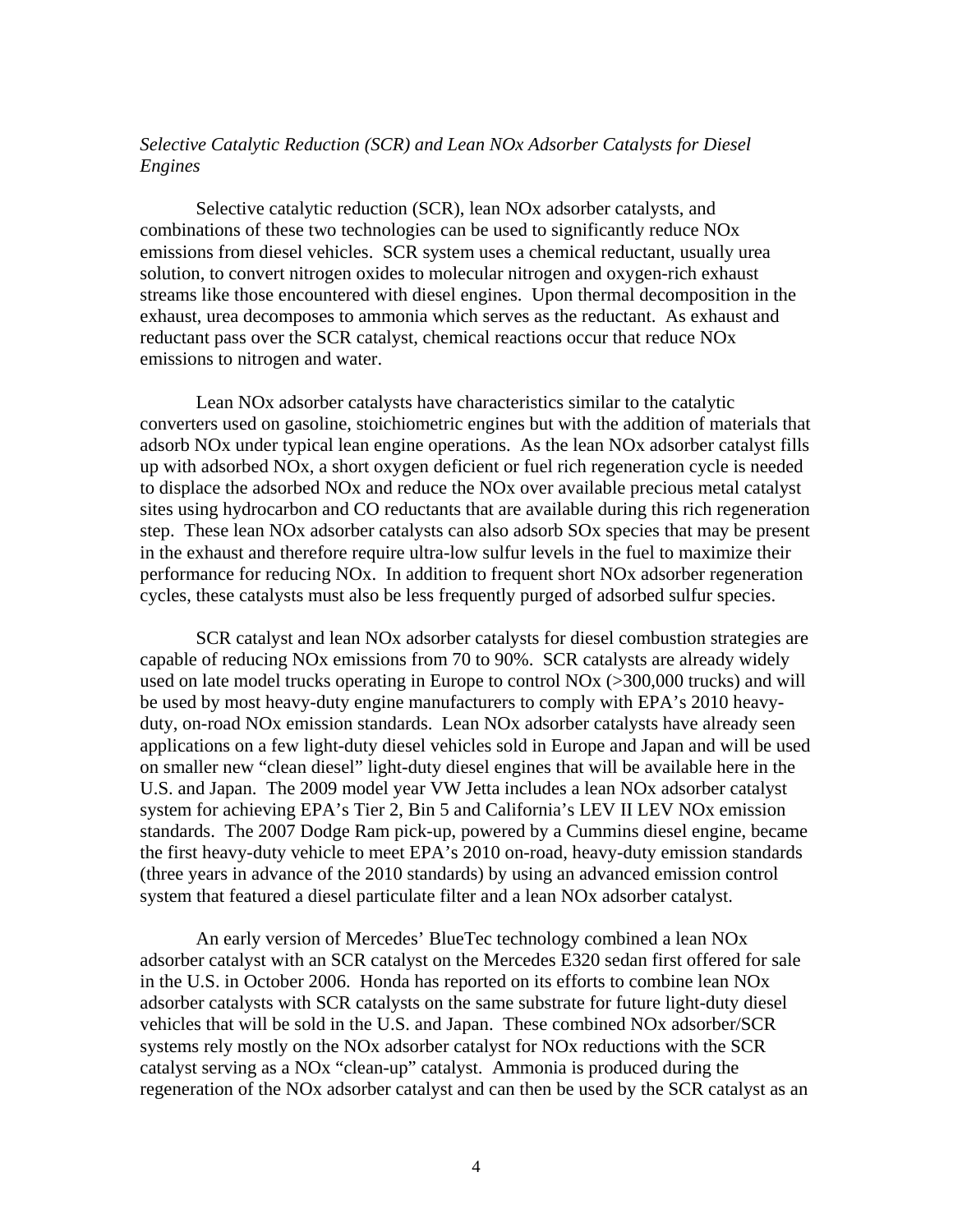internal source of reductant without the need for external urea injection ahead of the SCR catalyst.

### *Gasoline Direct Injection Technology*

For gasoline vehicles, direct injection technology enables gasoline engines to achieve greater fuel efficiency. In a gasoline direct injection engine, gasoline is directly injected into the cylinder the same way as in a diesel engine. Gasoline direct injection permits more fine-tuned control of the amount of fuel injected as well as control of injection timing independently from valve timing. Gasoline direct injection engines can reduce  $CO_2$  emissions in a number of ways, including better "breathing" efficiency, higher compression ratio, the potential for lean operation and reduction of pumping losses. Gasoline direct injection offers  $CO<sub>2</sub>$  emissions reductions ranging from 5% to 20% depending on how it is implemented and the base engine to which it is compared. Again emissions controls ensure that these more fuel efficient gasoline engines meet tough EPA or ARB criteria emission regulations:

- Under stoichiometric conditions, a three-way catalyst can significantly reduce emissions of NOx, HC and CO. The use of three-way catalyst allows for simultaneous conversion of HC, CO, and NOx produced during the combustion of fuel in a spark-ignited engine. Three-way catalyst reduces these air pollutants by up to 99+ percent. The active catalytic materials are present as thin materials on the internal walls of a ceramic or metallic honeycomb substrate. The substrate typically provides a large number of parallel flow channels to allow for sufficient contact area between the exhaust gas and the active catalytic materials without creating excess pressure losses. In 2005, 100% of new cars sold in the U.S. were equipped with a catalytic converter, and worldwide over 90% of new gasoline cars sold had a catalyst.
- Under lean combustion conditions, similar emission control technologies used on diesel vehicles can be used to reduce emissions from lean, gasoline direct injection powertrains. These include particulate filters to reduce PM emissions, and SCR and/or lean NOx adsorber catalysts to reduce NOx emissions.

 As stated previously, lean NOx adsorber catalyst performance has a high degree of sensitivity to fuel sulfur levels. The current EPA fuel sulfur limits for gasoline (30 ppm average, 80 ppm cap) are too high to allow lean NOx adsorber catalysts to be a viable NOx control strategy for fuel efficient, gasoline lean-burn engines that employ direct fuel injection technology. EPA should seriously consider lowering gasoline fuel sulfur limits to allow NOx adsorber catalysts to be used on such vehicles in order to provide additional options for reducing greenhouse gas emissions from gasoline vehicles. NOx adsorber catalysts are already commercially used on gasoline lean-burn light-duty vehicles in Europe and Japan because these markets have gasoline fuel sulfur levels available with a maximum sulfur limit of 10 ppm. California will begin to enforce a 20 ppm fuel sulfur cap on gasoline beginning in 2012 and EPA should consider a similar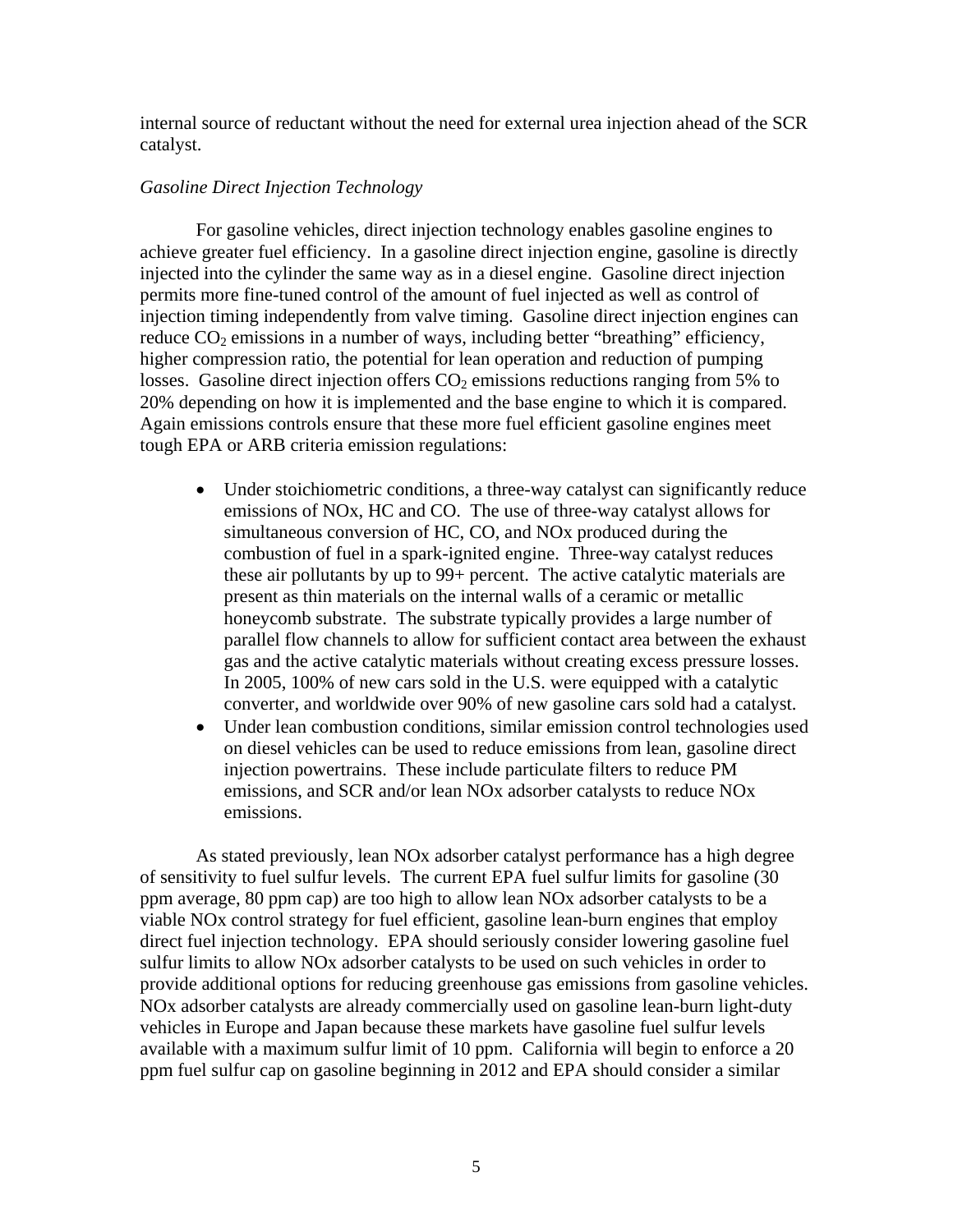fuel sulfur cap for the rest of the U.S. in this same timeframe.

Diesel-electric and gasoline-electric hybrid vehicles, that combine either a diesel or gasoline engine with elements of an electric-drive powertrain, offer a range of  $CO<sub>2</sub>$ emission reduction possibilities, and again advanced emission controls allow these powertrains to meet even the toughest criteria emission regulations.

Emission controls for gasoline and diesel engines are also generally compatible with low carbon, alternative fuels (e.g., gasoline blends with renewable ethanol or biodiesel blends) that can provide additional reductions in mobile source greenhouse gas emissions. However, it is important that specifications associated with any low carbon fuel should be compatible with the use of available exhaust emission control technologies.

## *Light-Duty Vehicle Test Cycles*

 In the ANPR, EPA draws attention and asks for comments on the issue of test cycles for light-duty vehicles for the potential purpose of regulating greenhouse gas emissions. Current U.S. light-duty CAFE requirements use the FTP and highway fuel economy test cycles with appropriate weighting to determine a vehicle's fuel economy. The current weighting puts a larger emphasis on fuel consumption during urban driving (FTP test cycle) than highway driving (highway fuel economy test cycle). In the ANPR, EPA notes their recent switch to a 5-cycle approach for light-duty vehicle fuel economy labeling. The rulemaking documents associated with EPA's new fuel economy label requirements provide important information and data that supports the choice of this 5 cycle approach as more representative of how vehicles are driven by U.S. vehicle owners compared to the current CAFE 2-cycle requirement. MECA believes that any regulatory requirements associated with greenhouse gas emissions should be based on real-world driving or usage patterns in order to ensure that regulatory standards reflect actual vehicle operations and deliver the greenhouse gas emission reductions that are needed. Vehicle manufacturers and emission control technology manufacturers need a valid test cycle for greenhouse gas emission to engineer and evaluate vehicles consistent with how they are used by the public. The weighting of the test cycle between urban and highway driving modes will have a significant influence on the choice of powertrain options that will be used to meet any future greenhouse gas emission or fuel economy standards.

### **Black Carbon**

Black carbon is a major component of particulate matter emissions from mobile sources and is believed to have a significant net atmospheric warming effect by enhancing the absorption of sunlight. Black carbon is a mix of elemental and organic carbon emitted by fossil fuel combustion, bio-mass burning, and bio-fuel cooking as soot. Black carbon is a dominant absorber of visible solar radiation in the atmosphere. Anthropogenic sources of black carbon are transported over long distances and are most concentrated in the tropics where solar irradiance is highest. Because of the combination of high absorption, a regional distribution roughly aligned with solar irradiance, and the capacity to form widespread atmospheric brown clouds in a mixture with other aerosols,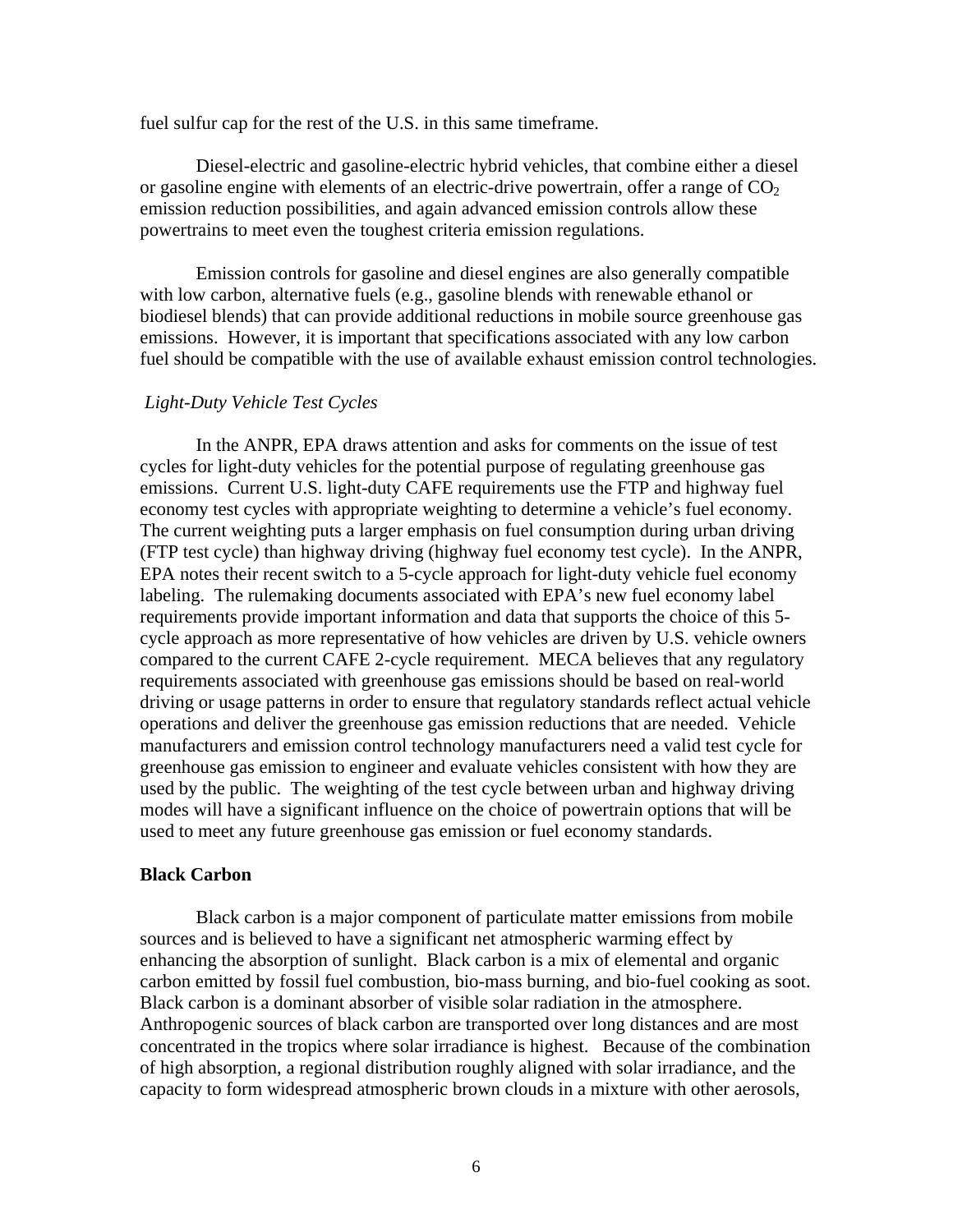emissions of black carbon are thought to be the second strongest contribution to current climate change, after  $CO<sub>2</sub>$  emissions. According to scientists at the Scripps Institute of Oceanography and University of Iowa, soot and other forms of black carbon could have as much as 60% of the current global warming effect of carbon dioxide. Black carbon plays a major role in the dimming of the surface and a correspondingly large solar heating of the atmosphere. For example, the retreat of the Himalayan-Hindu Kush glaciers is one of the major environmental problems facing the Asian region. The glacier retreat has accelerated since the 1970s and several scientists have speculated that solar heating by soot in atmospheric brown clouds and deposition of dark soot over bright snow surfaces may be an important contributing factor for the acceleration of glacier retreat.

 It is estimated that 70% of the black carbon emissions from mobile sources are from diesel-fueled vehicles, with the assumption that 40% of gasoline PM is black carbon and 60% of diesel PM is black carbon. Up to 25% of the carbon footprint of a heavyduty diesel truck is associated with black carbon exhaust emissions. Since black carbon particles only remain airborne for weeks at most compared to carbon dioxide, which can remain in the atmosphere for more than a century, removing black carbon would have an immediate benefit to both global warming and public health. The black carbon concentration and its global heating will decrease almost immediately after reduction of its emission. For these reasons and the growing body of scientific evidence that links black carbon emissions with climate change, MECA believes that EPA should include black carbon emissions as part of its overall greenhouse gas emission control strategy.

 Black carbon from diesel vehicles can be significantly reduced through emission control technology that is already commercially available. High efficiency diesel particulate filters (DPFs) on new and existing diesel engines provide nearly 99.9% reductions of carbon emissions. During the regeneration of DPFs, captured carbon is oxidized to  $CO<sub>2</sub>$  but this filter regeneration still results in a net climate change benefit since global warming potential of black carbon has been estimated to be about 4500 times higher than that of  $CO<sub>2</sub>$  on a per gram of emission basis. To meet EPA's 2007 heavyduty engine PM standards, essentially all new, on-road heavy-duty diesel engines are now equipped with high efficiency DPFs. It is estimated that the installation of DPFs will reduce PM emissions from U.S. heavy-duty diesel vehicles by 110,000 tons per year. Because older diesel engines emit significant amounts of PM, there are also significant opportunities to reduce black carbon emissions through diesel retrofit programs that make use of retrofit DPF technology. The number of vehicles retrofitted, the number of programs, and the interest in new program for DPFs have grown significantly over the past few years with more than 250,000 DPFs installed as retrofits to date in a variety of world markets. Retrofit filters can provide large benefits in human health through reductions in diesel PM and climate change benefits through reductions in black carbon emissions on both existing, on-road and off-road diesel engines.

Since EPA's latest set of standards for new diesel engines (light-duty, on-road, off-road, commercial marine, and locomotive) have set technology-forcing PM standards that will largely be met through the use of diesel particulate filters, EPA should determine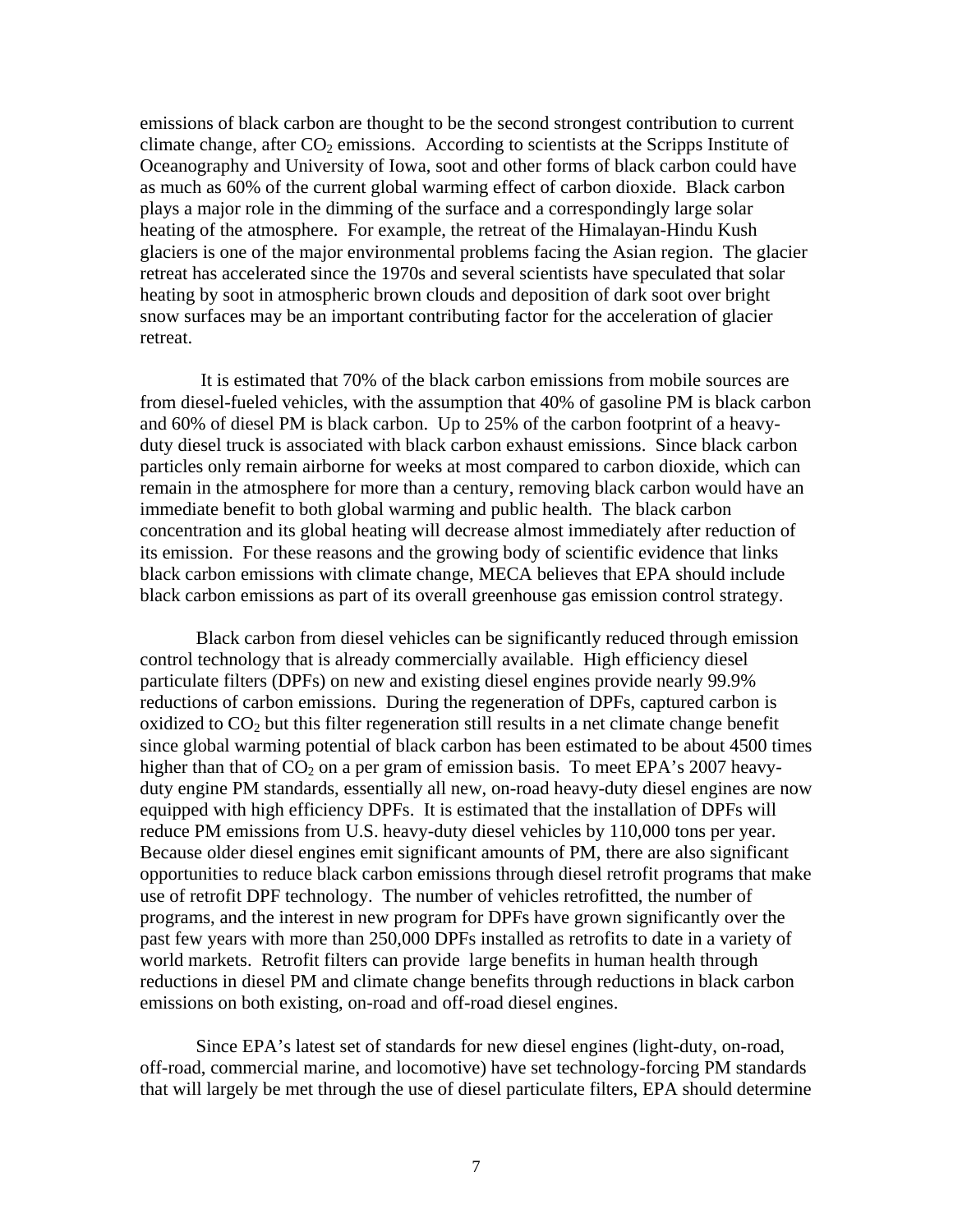effective policies for encouraging or requiring the use of retrofit filters on existing diesel engines as a means of not only providing health-base benefits but also climate change benefits associated with black carbon reductions. EPA needs to finalize its proposed rulemaking for existing stationary diesel engines that would designate diesel exhaust as a hazardous air pollutant (HAP) and mandate that these stationary engines be retrofit with diesel particulate filters. Mandatory particulate matter reductions could also be considered for goods movement activities in a manner similar to the regulatory actions that California has adopted as part of its Diesel Risk Reduction Plan. If mandates are not workable, then EPA and the federal government should consider providing significant financial grants or loan programs that would provide more wide scale opportunities for retrofitting the millions of existing diesel engines that operate today in the U.S. with filter technologies. As an example, the current Diesel Emissions Reduction Act included in the 2005 Energy Act was authorized at \$200 million per year for five years but has only seen appropriations of about \$50 million in FY 2008.

### **Nitrous Oxide (N2O)**

While total N<sub>2</sub>O emissions are much lower than  $CO_2$  emissions, N<sub>2</sub>O is approximately 310 times more powerful than  $CO<sub>2</sub>$  at trapping heat in the atmosphere. One of the anthropogenic activities producing  $N_2O$  in the U.S. is fuel combustion in motor vehicles. In 2006,  $N_2O$  emissions from mobile source combustion were approximately 9% of total U.S.  $N_2O$  emissions. It is estimated that the  $N_2O$  emissions account for about 2% of the total GHG emissions from a typical light-duty vehicle.  $N_2O$ is emitted directly from motor vehicles and its formation is highly dependent on temperature and the type of emission control system used. Temperatures favorable for N2O formation are achieved inside catalytic converter systems, especially during coldstart conditions when engine temperatures are lower.

Catalyst efficiency and age are also important factors in  $N_2O$  formation. At higher efficiencies and lower ages,  $N_2O$  formation is lower. In addition to direct  $N_2O$ emissions, NOx emissions from mobile and stationary sources have a significant impact on atmospheric  $N_2O$  levels. On late model light-duty gasoline vehicles, modern threeway catalyst-based emission control technology is effective at controlling nitrous oxide emissions. Tightening of NOx emission standards over time with the parallel introduction of more effective emission control systems have resulted in lower emissions of  $N<sub>2</sub>O$  from today's vehicles compared to older vehicles certified to less stringent  $NOx$ standards. The performance of NOx emission control technologies for diesel vehicles such as SCR catalysts and lean NOx adsorber catalysts can also be optimized to minimize  $N<sub>2</sub>O$  emissions from diesel engines.

#### **Methane** (CH<sub>4</sub>)

According to the United Nation's International Panel on Climate Change (IPCC), methane is more than 20 times as effective as  $CO<sub>2</sub>$  at trapping heat in the atmosphere. Over the last 250 years, the concentration of  $CH_4$  in the atmosphere has increased by 148%. Methane is a byproduct of imperfect fuel combustion. Methane emissions from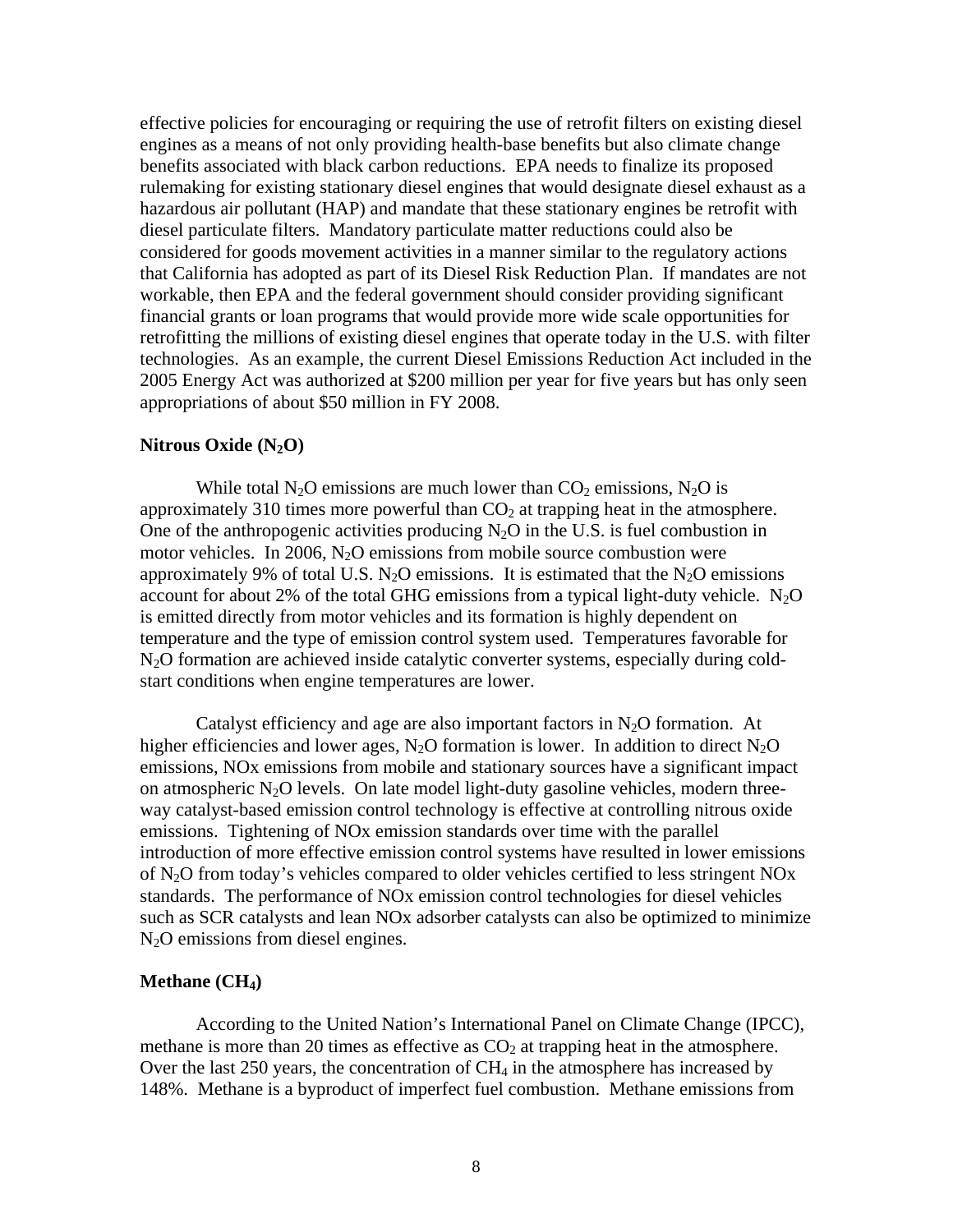mobile sources are emitted from exhaust from vehicles using hydrocarbon fuels, but the anthropogenic contribution of road transport to the global methane inventory is less than  $0.5\%$ . Emissions of CH<sub>4</sub> are a function of the type of fuel used, the design and tuning of the engine, the type of emission control system, the age of the vehicle, as well as other factors. Although CH4 emissions from gasoline vehicles are small in terms of global warming potential when compared to  $N_2O$  emissions, they can be high in natural gasfueled vehicles, as methane is the primary component of natural gas.

On light-duty gasoline vehicles, modern three-way catalyst-based emission control technology is effective at reducing all hydrocarbon exhaust emissions including methane. Tightening of hydrocarbon emission standards over time with the parallel introduction of more effective emission control systems have resulted in lower emissions of methane from today's vehicles compared to older vehicles certified to less stringent standards. Catalyst designs can also be optimized in concert with engine control strategies to oxidize methane exhaust emissions from motor vehicles, including vehicles that operate exclusively on natural gas or bi-fuel vehicles that can operate on either natural gas or gasoline. EPA could also consider including methane in future hydrocarbon vehicle or equipment emission standards (as is currently done in Europe, as opposed to non-methane-based hydrocarbon vehicle or equipment standards) as a strategy to directly limit methane emissions from mobile sources.

## **Ground-Level Ozone**

 There is a significant linkage between ground level ozone concentrations and climate change impacts. One example was detailed by a group of researchers from the United Kingdom in a 2007 *Nature* publication. In this work, ground-level ozone was shown to damage plant photosynthesis resulting in lower carbon dioxide uptake from plants that have been exposed to higher levels of ozone. Other studies have shown that increasing average annual temperatures are likely to result in even higher levels of ozone in the environment. Emission reductions aimed at lowering ambient ozone levels, such as lower emissions of volatile organic compounds (VOCs) and NOx, will have a positive impact on climate change, as well as human health. Policies that aim to reduce ambient ozone levels may also become more necessary and important to either mitigate the climate change impacts of ground level ozone or to mitigate higher ozone levels that result from climate change. To that end, EPA's future actions on climate change must still include strategies that will provide lower ambient ozone levels across the U.S. Earlier in 2008, EPA revised the national ambient air quality standard for ozone downward and states will be challenged to put together implementation plans for meeting these new ozone standards in the coming year. Even though EPA has finalized aggressive criteria emission standards for many mobile source categories that began their implementation in this decade and continue into the next decade, there are still opportunities for further reductions in hydrocarbon and NOx emissions from new mobile source categories that should be a part of the tools that EPA can offer states for meeting the new ozone standard and perhaps even lower ozone ambient levels that will be driven by climate change and human health impacts.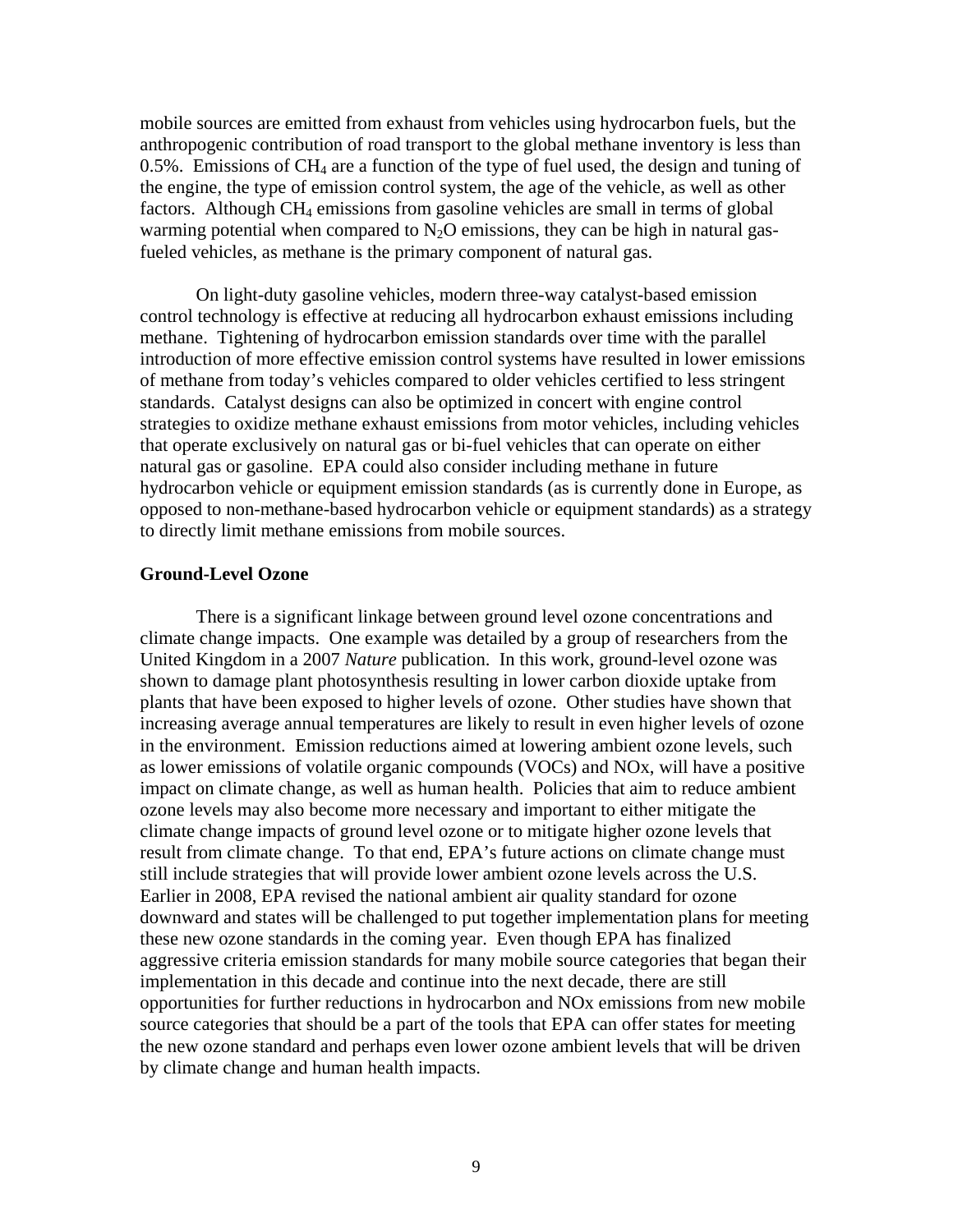MECA believes EPA should consider future regulatory actions on the following mobile source categories:

## 1. Tighter emission requirements for replacement gasoline vehicle catalytic converters

 EPA has not revised its requirements for replacement converters for gasoline vehicles since 1986. Three-way catalytic converter technology has improved significantly in the 20+ years since this last action on aftermarket converters. California will be implementing new regulations starting in January 2009 that will require a higher performance level and durability requirement for these aftermarket converters. These new California regulations are estimated to reduce hydrocarbon and NOx emissions from existing light-duty vehicles operating in the state by over 30 tons/day. EPA should quickly follow California's lead with a national aftermarket converter program that has equivalent performance levels to those adopted by California.

# 2. Tighter emission standards for new light-duty vehicles

 EPA's recently-issued 2007 Vehicle and Engine Compliance Activities Report indicates that light-duty vehicle manufacturers are meeting existing Tier 2 emission standards with a large compliance margin. California is moving forward with another round of light-duty vehicle emission standards that will aim to push all light-duty vehicles into significantly lower emission certification levels, on average, sometime in the next decade. Emission control technology options for both light-duty gasoline and diesel vehicles are either available or evolving to allow all new light-duty vehicles to perform at exhaust emission levels at or near the current Tier 2, Bin 2 limits. EPA should finalize a Tier 3 light-duty vehicle emission program that would require significant further reductions of hydrocarbon and NOx emissions, with implementation in the 2015 timeframe.

# 3. Tighter NOx standards for new heavy-duty, on-road engines

 EPA's 2010 heavy-duty, on-road engine program requires NOx emission limits of 0.2 g/bhp-hr. Advanced diesel engines with improved combustion and air handling systems have shown the potential of achieving engine-out NOx emission levels of at least 0.5 g/bhp-hr. Continued evolution of diesel engine technology combined with state-ofthe-art SCR catalyst systems that combine SCR catalysts coated directly on PM filter substrates should allow for NOx emission performance significantly below the EPA 2010 standard. EPA should seriously consider another round of NOx emission reductions from heavy-duty on-road engines that would be implemented in the 2016 timeframe.

## 4. Tighter emission standards for new on-road motorcycles

 EPA's 2010 and California's 2008 emission standards for on-road motorcycles are still not equivalent to either EPA's Tier 2 or California's LEV II vehicle emission standards. The larger on-road motorcycles that make-up the majority of motorcycle sales in the U.S. should be required to meet exhaust emission standards that are equivalent to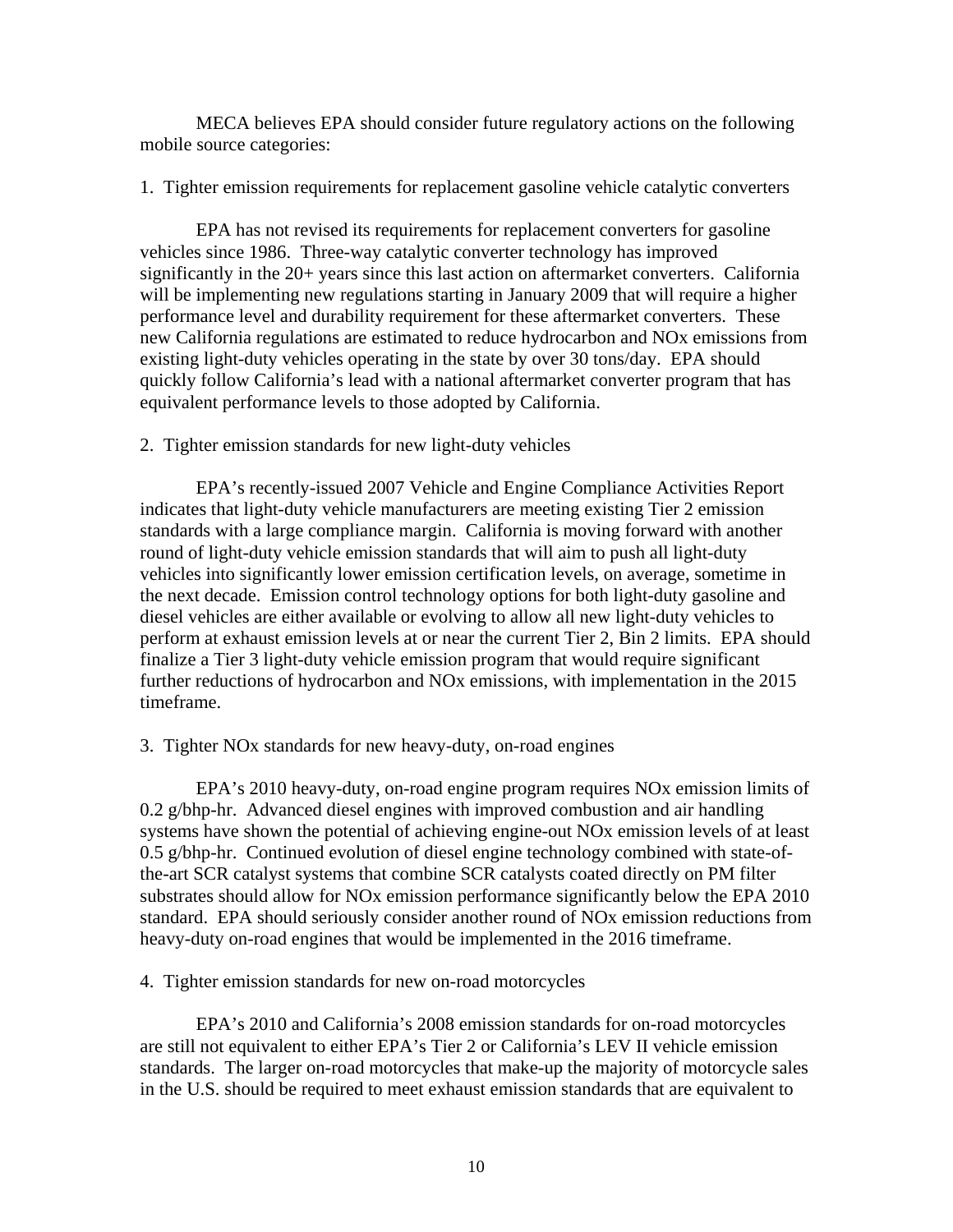today's vehicle emission standards. Closed-loop three-way catalysts teamed with advanced fuel injection and engine controls should allow on-road motorcycles to perform on an emissions basis that is equivalent to today's light-duty vehicles.

## 5. Tighter emission standards for off-road motorcycles and ATVs

 Current emission standards for both of these mobile source categories can be met without the use of three-way catalysts. This technology can easily be applied to these off-road motorcycles and ATV engines and provides additional, significant reductions of hydrocarbons and NOx. The standards for these off-road vehicles should be at least as stringent as EPA's 2010 on-road motorcycle standards.

#### 6. Tighter emission standards for outboard marine SI engines

 This is another mobile source category that can benefit from the implementation of catalytic exhaust control technology for further reducing HC and NOx emissions. There are challenges for implementing catalysts on outboard marine gasoline engines, but sound engineering designs and mounting strategies should allow catalysts to be used on these engines.

7. Tighter emission standards for SI engines used in handheld, non-handheld, and larger off-road equipment

 EPA recently finalized new exhaust and evaporative emission standards for Class I and Class II SI engines used on non-handheld equipment. When originally proposed, these standards were based on the use of catalytic converters to meet tighter Phase 3 HC+NOx exhaust emission standards. Engine manufacturers continue to improve and evolve engine designs for handheld and non-handheld equipment applications and in even larger applications of off-road SI engines (e.g., generators, fork lifts). Recently finalized Class II engine exhaust standards now appear to be achievable with only engine and fueling modification, without the application of catalysts. Further reductions of hydrocarbon and NOx exhaust emissions are technically feasible from all of these mobile source categories by combining available catalytic converters with improved engine designs. California has already put in place significantly lower HC+NOx emission standards for off-road gasoline engines >25 hp compared to EPA's 2007 standards for these same engines. MECA asks EPA to review the available technologies for all these classes of off-road SI engines and set future standards that combine catalytic controls with best-in-class engine technologies.

# **SUMMARY**

Looking ahead, transportation greenhouse gas emissions are forecast to continue increasing rapidly, reflecting the anticipated impact of factors such as economic growth, increased movement of freight by trucks, ships, and rail, and continued growth in personal travel. The transportation sector is the largest source of domestic  $CO<sub>2</sub>$  emissions, producing 33% of the nation's total in 2006. There are significant opportunities to reduce